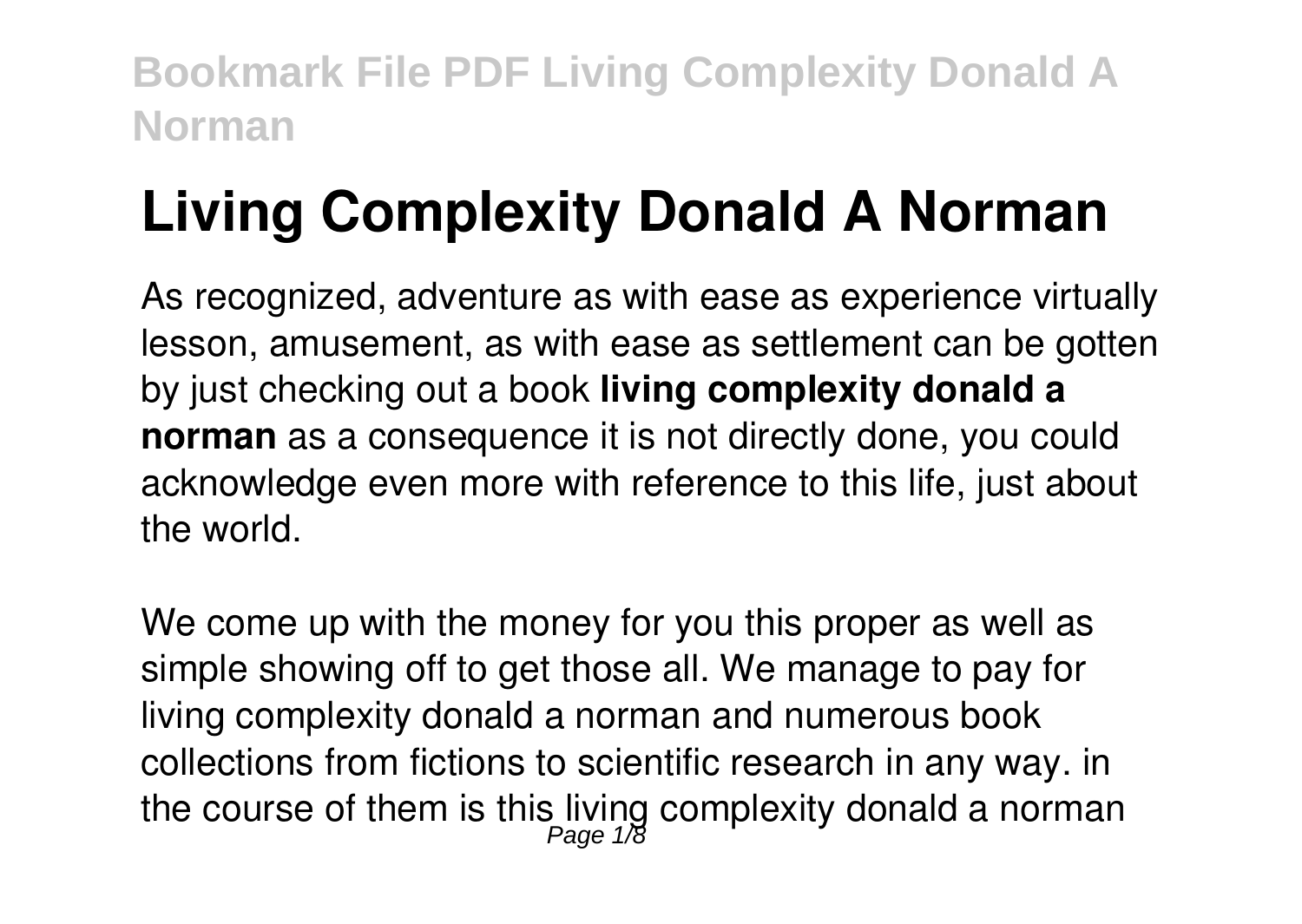that can be your partner.

Use the download link to download the file to your computer. If the book opens in your web browser instead of saves to your computer, right-click the download link instead, and choose to save the file.

#### **The Design of Everyday Things - Sunyoung Kim**

My Name Is Poco|Norman Ward for more essays. We are writing all types of papers, regardless of their complexity. This is an excellent decision for Hi! My Name Is Poco|Norman Ward students, who are striving to deliver the essay on time Page 2/8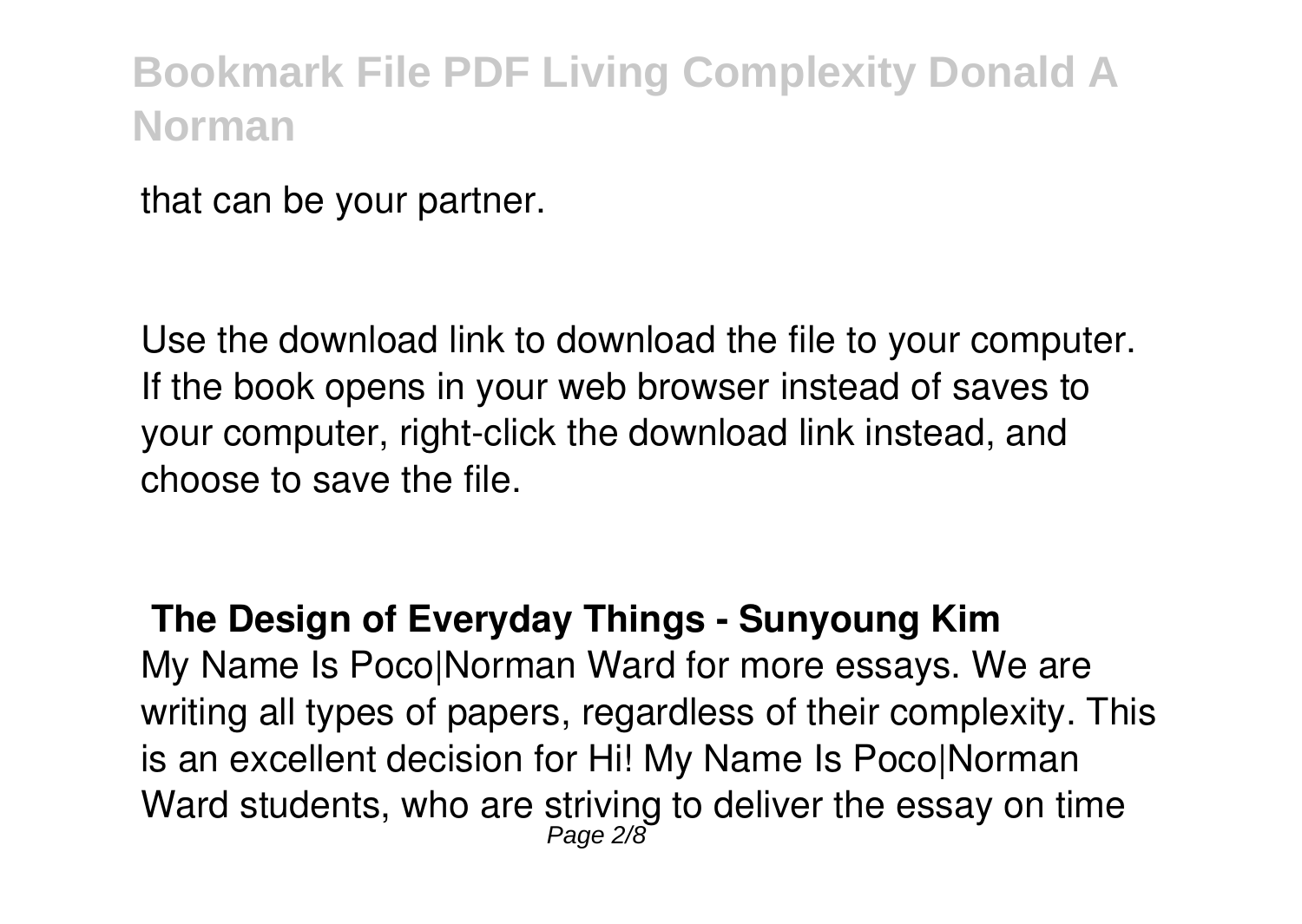and don't know what to do when they are facing an especially complicated text. Now, you can combine your ...

#### **Hi! My Name Is Poco|Norman Ward**

Directory of Michigan Ross Faculty. Ranked #4 by U.S. News & World Report, the Michigan Ross BBA Program is one of the best undergraduate business program in the world.

### **The Greatest 21st Century Scientists**

A panel of Fulton County judges on Monday cleared the way for a special grand jury to be used as part of District Attorney Fani Willis' investigation of former President Donald Trump and his ...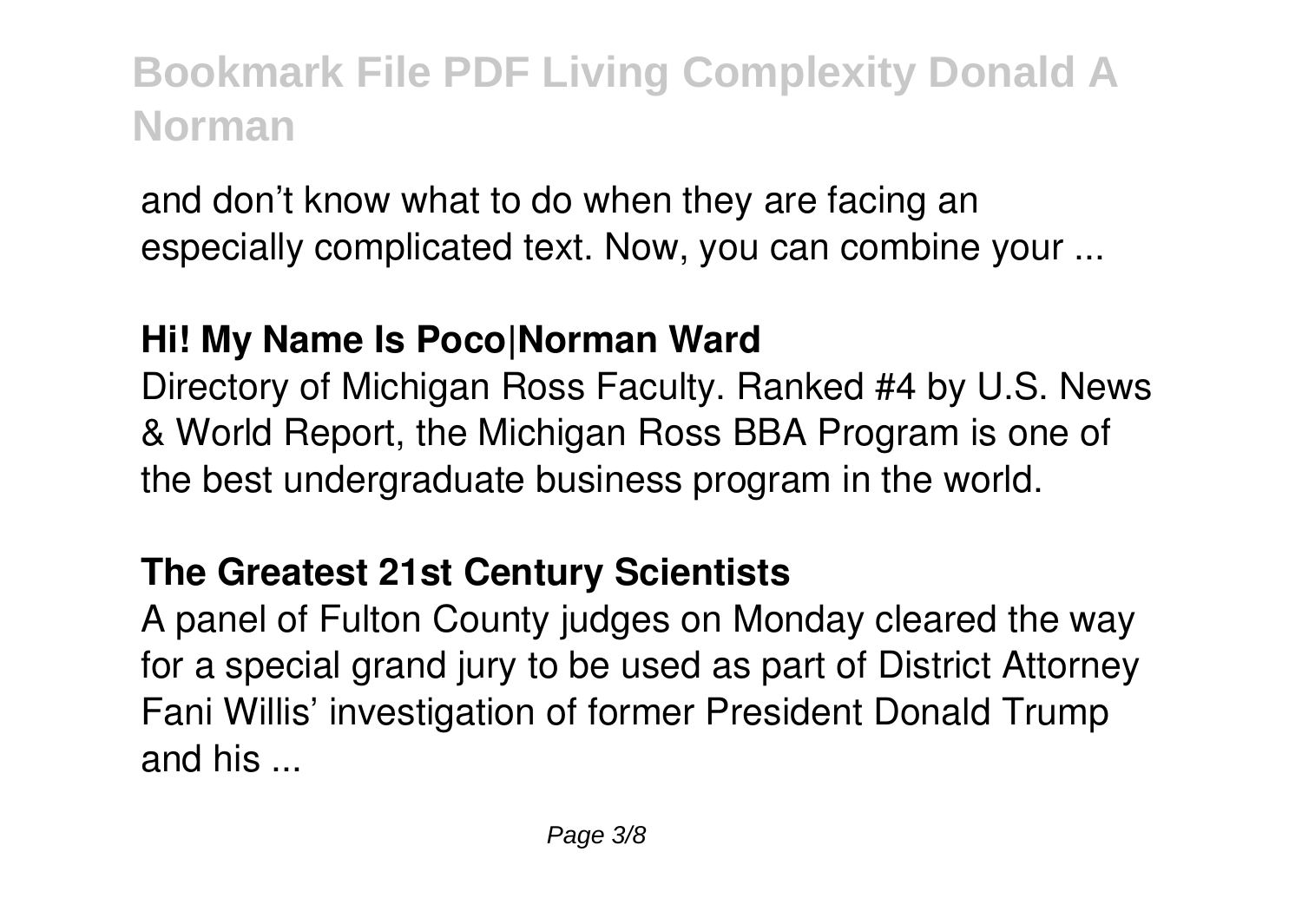#### **jnd.org - Don Norman**

In Living with Complexity, Donald A. Norman offers a perspective on why we need complexity: We seek rich, satisfying lives, and richness goes along with complexity. Our favorite songs, stories, games, and books are rich, satisfying, and complex. We need complexity even while we crave simplicity… Some complexity is desirable.

#### **Living Complexity Donald A Norman**

Donald Arthur Norman (born December 25, 1935) is an American researcher, professor, and author. Norman is the director of The Design Lab at University of California, San Diego. He is best known for his books on design, especially The Design of Everyday Things.He is widely regarded for his<br> $_{Page 4/8}^{\text{Page 4/8}}$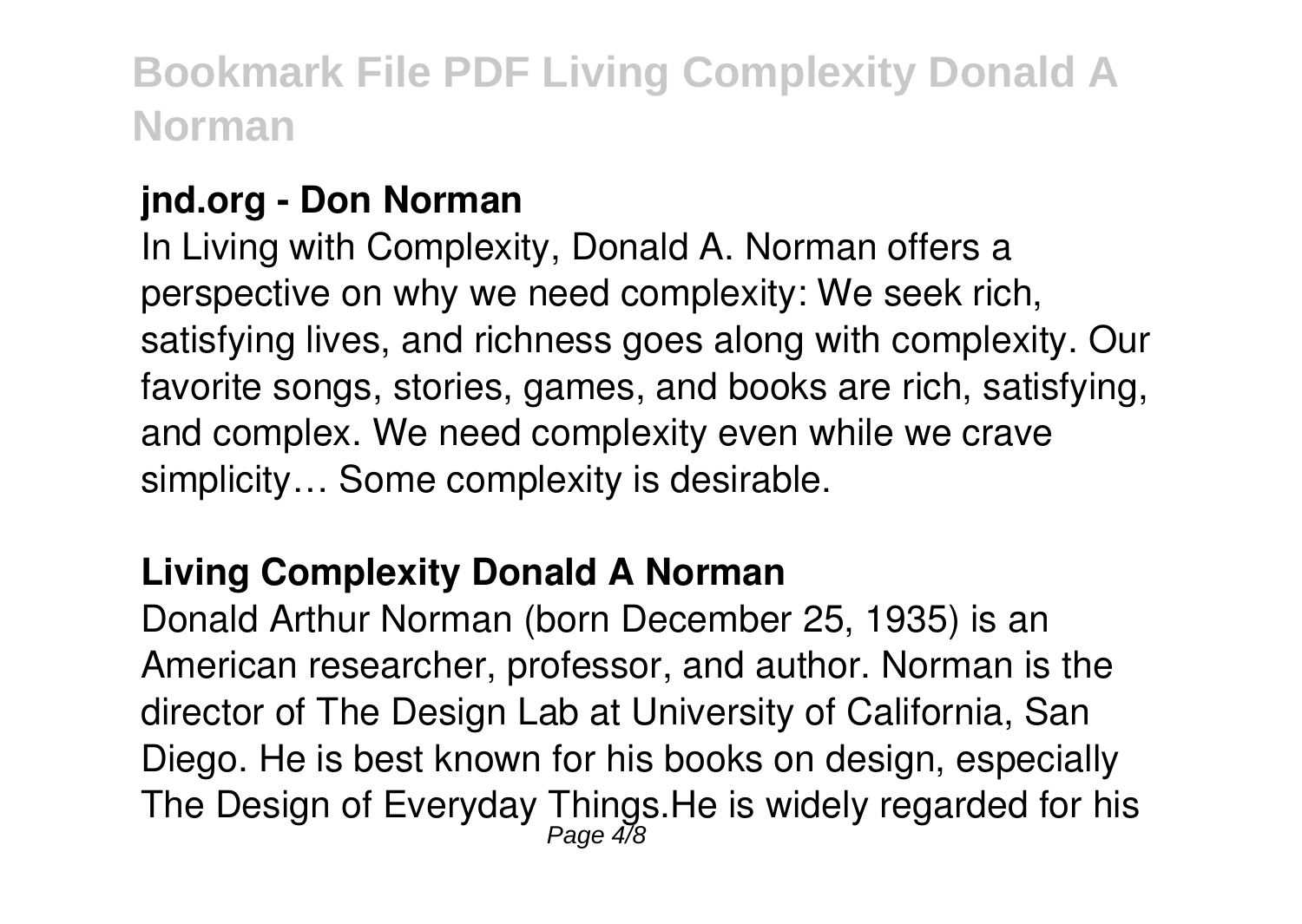expertise in the fields of design, usability engineering, and cognitive science.

### **The Design of Everyday Things: Revised and Expanded**

**...**

This one is done with the Nielsen Norman Group and the UC San Diego Design Lab. Another title for this short video might be, "Why design education must change." And if you like this video, read the paper: Meyer, M., & Norman, D. (2020, March). Changing design education for the 21st century. She Ji: The Journal of Design, Economics, and ...

#### **Don Norman - Wikipedia**

Don Norman is a co-founder of the Nielsen Norman Group, Page 5/8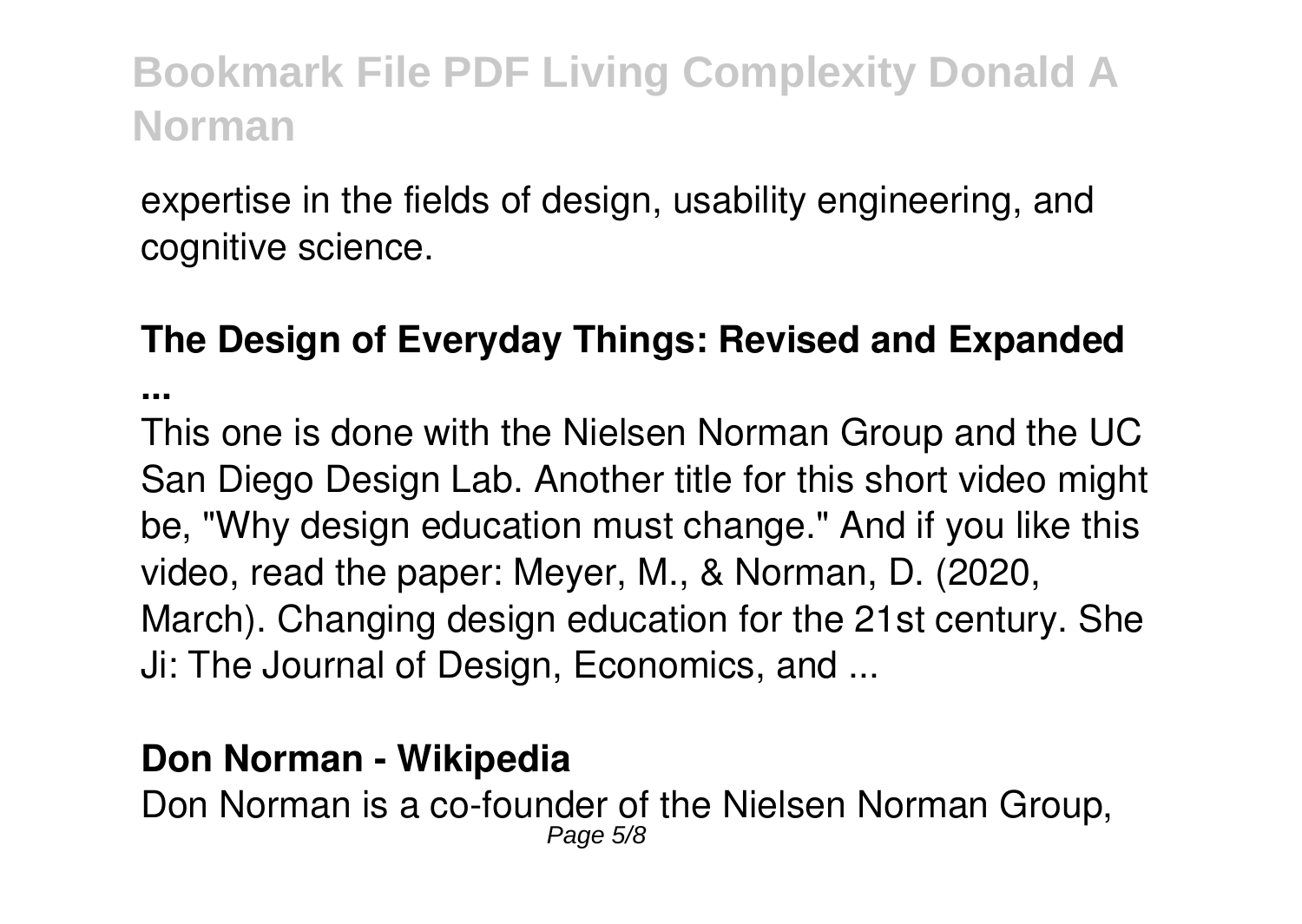and holds graduate degrees in both engineering and psychology. His many books include Emotional Design, The Design of Future Things, and Living with Complexity. He lives in Silicon Valley, California.

#### **Faculty & Research | Faculty Directory**

Widely considered one of the most prominent living mathematicians, ... Mathematician and computer scientist Donald Ervin Knuth is best known for his contribution to the development of the rigorous analysis of the computational complexity of algorithms. ... Norman Borlaug was an American agronomist who played a key role in the Green Revolution, ...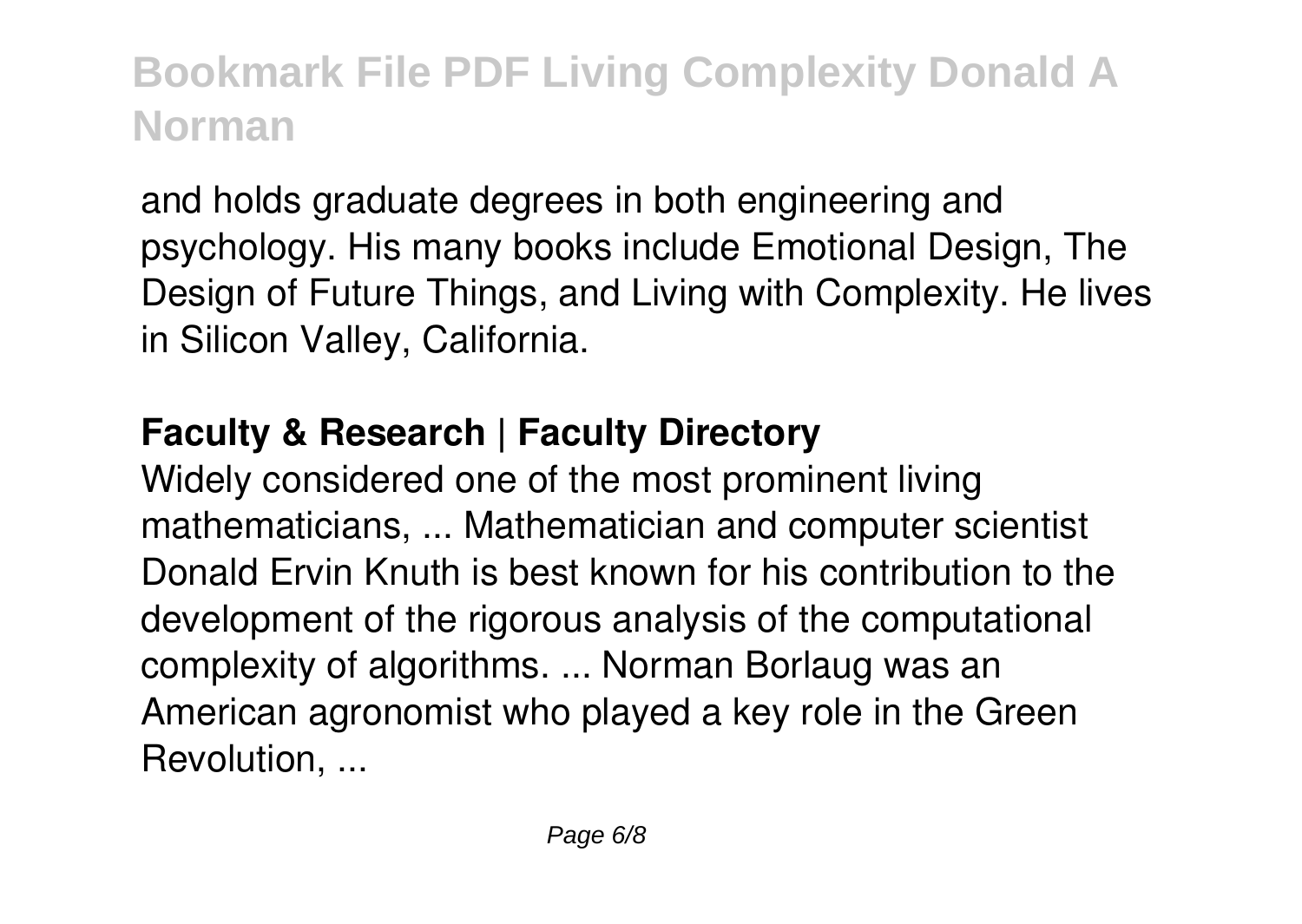#### **Donald Knuth - Wikipedia**

DON NORMAN is a co-founder of the Nielsen Norman Group, and holds graduate degrees in both engineering and psychology. His many books include Emotional Design, The Design of Future Things, and Living with Complexity. He lives in Silicon Valley, California. WWW.JND.ORG "Design may be our top competitive edge.

### **Complexity Bias: Why We Prefer Complicated to Simple**

**...**

Donald Ervin Knuth (/ k ? ? n u? ? / k?-NOOTH; born January 10, 1938) is an American computer scientist, mathematician, and professor emeritus at Stanford University.He is the 1974 recipient of the ACM Turing Award, informally considered the Page 7/8